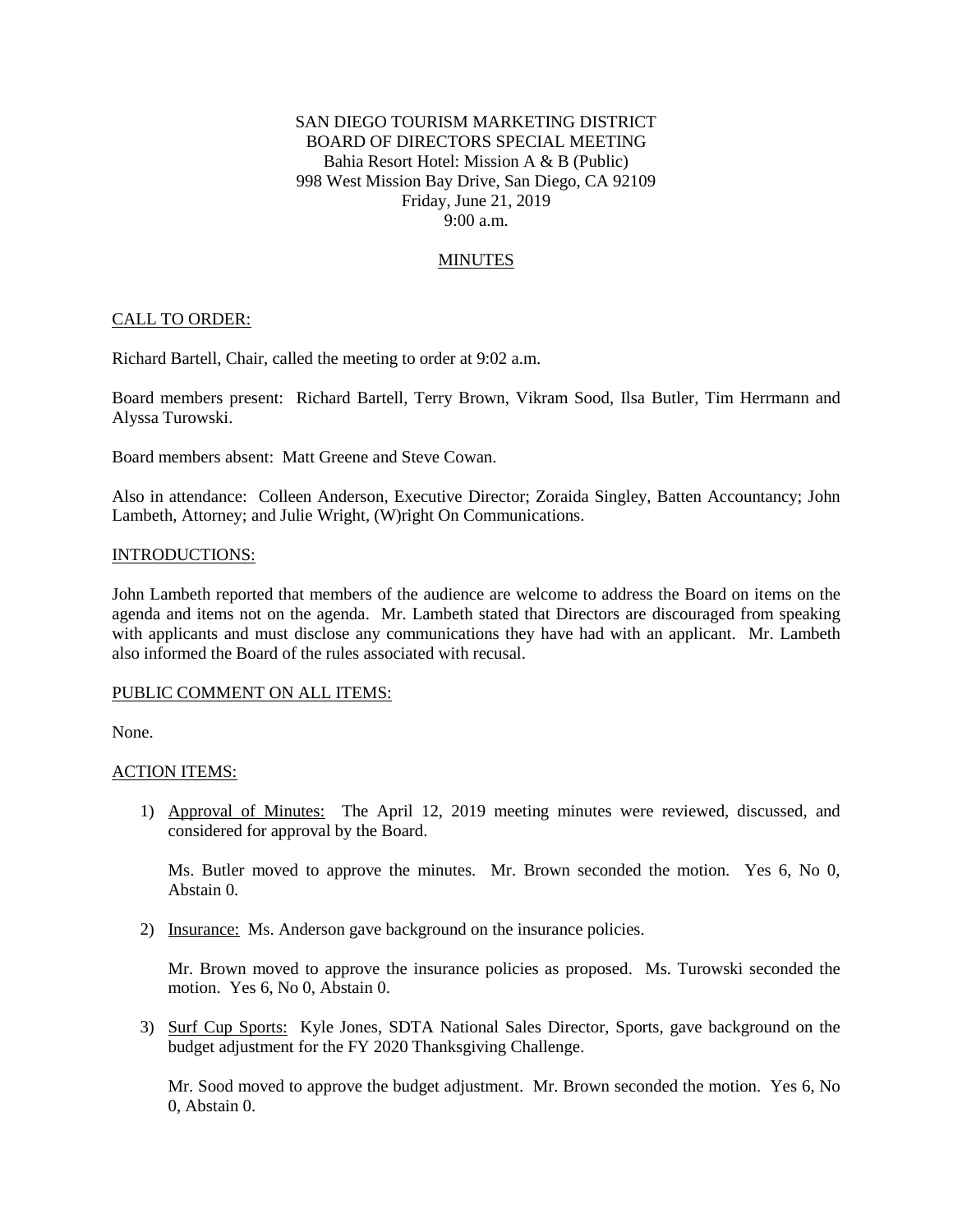4) SDTA: Rick Meza, SDTA Vice President and Chief Financial Officer, gave background on the proposed line item adjustments. Ms. Butler asked about the timing of the changes.

Mr. Herrmann moved to approve the proposed budget line item adjustments. Mr. Sood seconded the motion. Yes 6, No 0, Abstain 0.

5) Spartan Race: Chair Bartell recused himself for this item and left the room. Cherie Bortnick, Senior Director of Business Development, gave background on the company and the events they produce. She reviewed the successes of their events. The request is for \$41,250, with an ROI of 10.4:1, and they moved the date from March to January.

Ms. Butler moved to approve funding the amount requested. Mr. Sood seconded the motion. Yes 5, No 0, Abstain 0. Recused 1: Bartell.

6) USTA-Billie Jean King Girls' National Championships: Chair Bartell rejoined the meeting. Jack McGrory gave background on the USTA-Billie Jean King Girls' National Championships. The request is for \$50,000 with a 10.8:1 ROI. Lornie Kuhle, Tournament Director, thanked the Board for their previous support and talked about the need for funding. Chair Bartell congratulated the group on their success last year and said it was a great event.

Chair Bartell moved to approve funding the amount requested. Ms. Turowski seconded the motion. Yes 6, No 0, Abstain 0.

7) San Diego Diplomacy Council: Fabienne Perlov gave background on the diplomacy council. She talked about the meetings they host and how they produce hotel room nights. Jim Davis, Operations Director, provided additional information. He said last year there were 3,147 room nights produced by their delegates. He gave the breakdown of expenditures relative to the \$38,000 request. Mr. Davis described the room nights that would be generated and the ROI of 3.56:1. Mr. Herrmann asked about their other funding sources. Chair Bartell asked about data for room night generation. Mr. Davis said they track all the room nights. They are required to track the room nights by the State Department. Mark Testa said his firm reviewed the room nights. He said they were comfortable with the previous 3000-3500 room nights. He asked how they were going to achieve the projected 6,500. He believes the data suggests approximately 4,000 hotel room nights. Chair Bartell asked about how many hotels are utilized.

Ms. Butler moved to approve funding the amount requested. Mr. Brown seconded the motion. Yes 6, No 0, Abstain 0.

8) Best Coast Beer Festival: Amy Ulkutekin, Event Producer, provided background on the event. She said that this will be their sixth year in San Diego. In 2020, they are expanding from a oneday festival to a three-day festival. Ms. Ulkutekin talked about their partnerships and how the hotel consumption will be in various parts of the city. She also talked about their marketing efforts to bring in visitors. Funding requested is \$65,000 with an ROI of 6.789:1. Ms. Butler asked about previous funding.

Mr. Herrmann moved to approve funding the amount requested. Mr. Sood seconded the motion. Yes 6, No 0, Abstain 0.